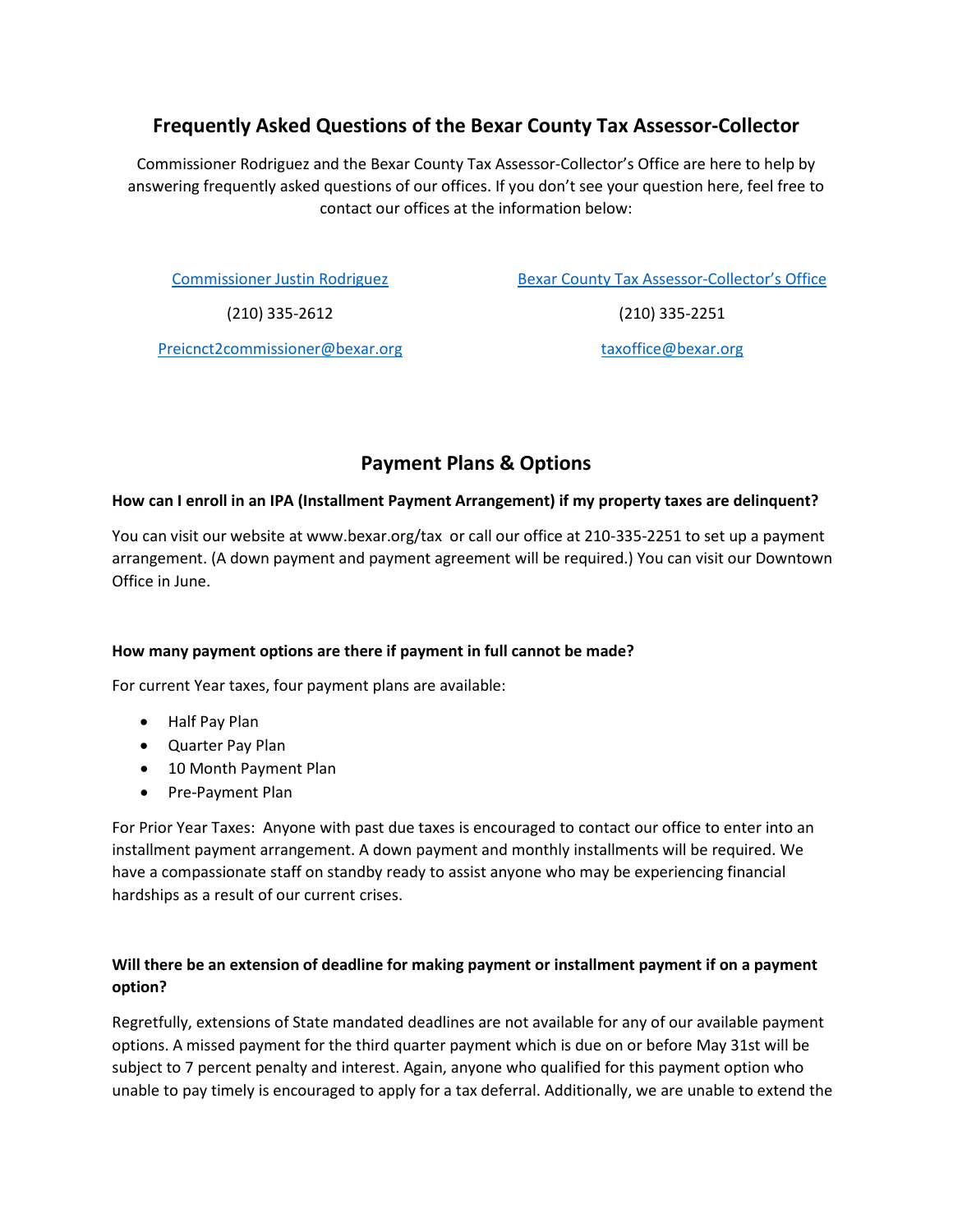June 30 deadline for the second half payment. According to statue, a 13 percent late fee will have to be imposed on July for any unpaid balance.

## **If taxes are owed on my property, will I be charged penalties and fees for nonpayment during the lockdown?**

Pursuant to Section 33.01 of the Texas Property Tax Code, the Tax Assessor-Collector is required by law to levy penalties against past due taxes until paid in full. Under certain circumstances, the attorney collection fee of up to 20%, may be suspended for some accounts if an IPA is executed on or before June 30, 2020.

### **With the second half of property tax due by 6-30, can we set up payment arrangements?**

Payments may only be allowed after the due date, not prior.

- *What is the rate?* 

Penalty 12 percent for July and 1 percent interest per month until paid in full. An additional 20 percent collection fee will be imposed on September 1st. However, the collection fee may be suspended by entering into a payment arrangement on or before August 31st.

- *What are the terms?*

A down payment of at least 20 percent and monthly payments are necessary to enter into a payment arrangement.

### **While setting up payment option with the county, they said they wouldn't remove the fee because its state law for it to be added.**

That is correct. A payment arrangement does not cancel, suspend or cancel late fees. However, it will keep the delinquent tax attorney from enforcing the property tax lien.

#### **What payment options are available to me for settling my past due balances?**

Anyone with past due taxes is encouraged to contact our office to enter into an IPA (Installment Payment Arrangement). A down payment and monthly installments to pay your taxes in full will be required. We have experienced and compassionate staff on standby ready to assist anyone who may be experiencing financial hardships as a result of our current crisis.

## **Deadline Extensions & Exemptions**

**Will there be an extension of deadline for paying property tax for Seniors?**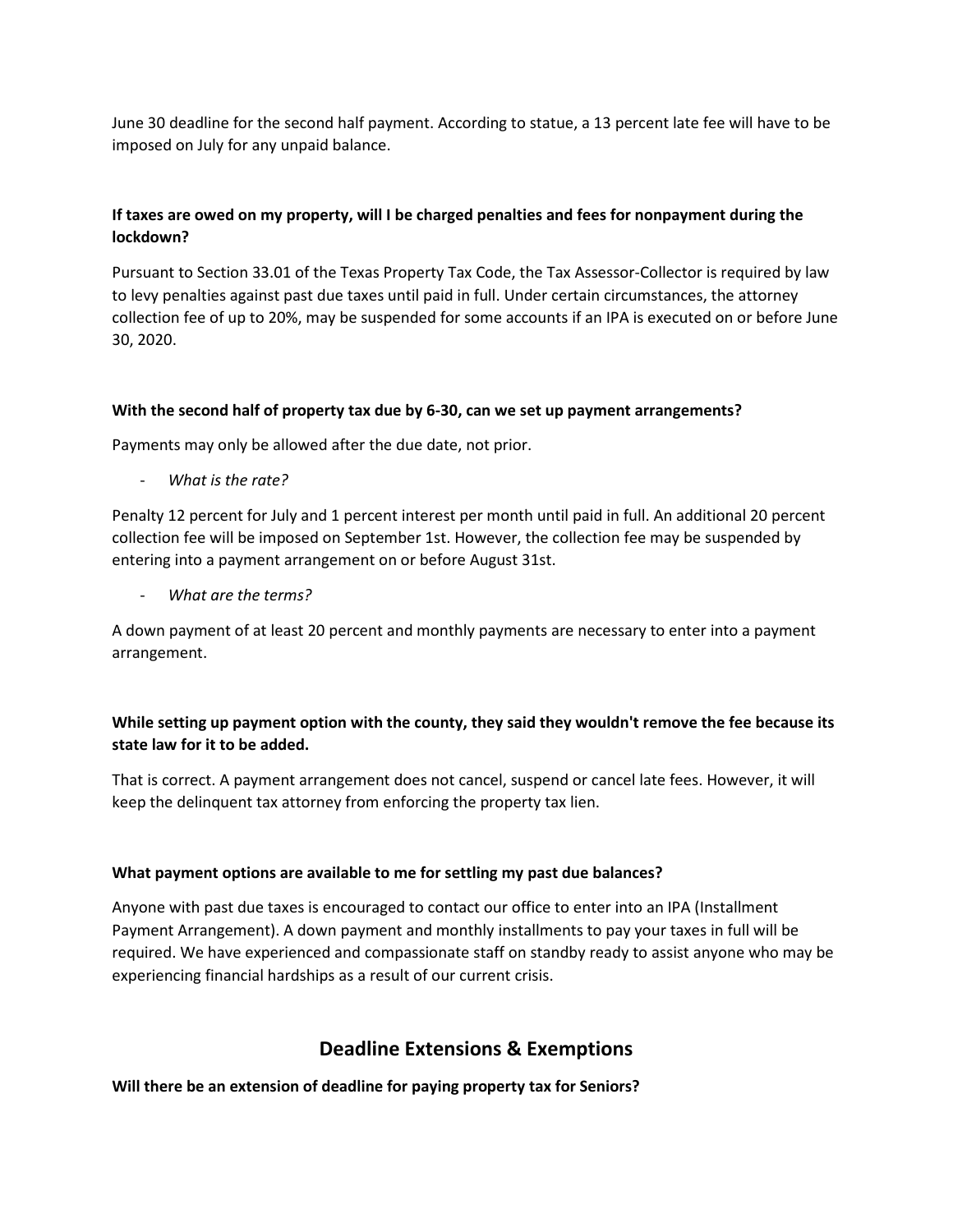No extension deadlines are available pursuant to the Tax Code for any category of property. However, seniors, disabled homeowners and disabled veterans with qualifying exemptions may apply for a tax deferral. A tax deferral will eliminate any future penalty and reduce the interest from 12 to 5 percent a year. The deferral also suspends any unpaid taxes allowing the senior, disabled person or disabled veteran to focus on more important economic, financial or medical needs.

## *Is there an age limit for having a lien put on a home due to non-payment of property tax?*

Tax liens are automatically attached to all taxable on January 31st of each year, regardless of age.

### **What is a military tax deferral and how does one apply?**

Section 31.02 (b) of the Texas Property Tax Code stipulates that an eligible person serving on active duty in any branch of the United States armed forces may pay delinquent property taxes on property in which the person owns any interest without penalty or interest no later than the 60th day after the date on which the earliest of the following occurs:

- The person is discharged from active military service
- The person return to the state for more than 10 days or
- The person to non-active duty status in the Reserve

To postpone your property taxes, you will need to submit the required application (Form 50-305) and your military orders to the Bexar County Tax Assessor-Collector´s office. You may download the form directly from our website at: [www.bexar.org/tax](http://www.bexar.org/tax)

# **Impacts of COVID-19**

**Will rental property owners have any considerations on property they rent if they have not been able to collect rent from there renters due to furloughs, layoffs or loss of jobs which prevented them from making rent payments?**

No State mandated provisions to extend due dates for commercial or business personal properties.

## **Is there any exceptions/waiver or extensions to restaurant/bar owners by the TABC due to mandated business shutdown for renewal of permits/licenses?**

Businesses that meet the following conditions may file a renewal application more than 30 days past the expiration of their license/permit without a late fee:

- The statutory grace period for your license/permit ended on or after March 13, 2020 (i.e., your license/permit expired on or after February 11, 2020).
- The failure to timely renew must have been reasonable under the circumstances (e.g., occurred as a direct result of the current coronavirus pandemic).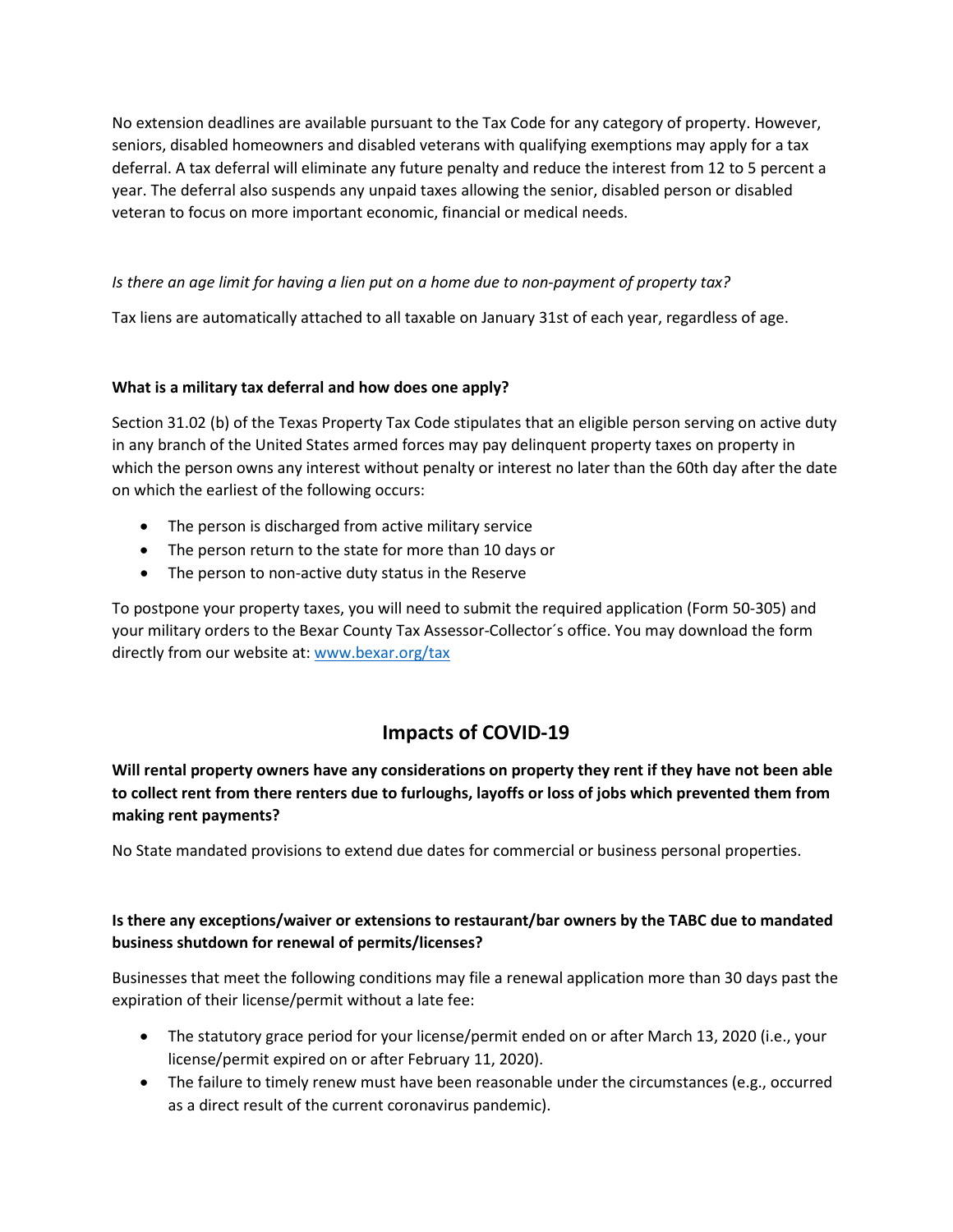• You have not already filed an original license/permit application or a renewal application to replace your expired license/permit.

### **Will remote sites be able to renew registrations even if they are late since all Tax office location lobbies are closed?**

Yes, all Tax office substations will be able to renew registrations as a drop off. The Southside Tax office drive-thru will process registrations on the spot. No Title transfers may be processed through the drivethru.

### **cWill the lockdown impact tax year 2020 property values?**

It is too early to tell. Despite Bexar County's requests, the State is not going to roll over 2019 property values to the 2020 tax roll. The Bexar Appraisal District (BCAD) sets property values and assesses taxable properties on January 1st of each year. It is the value on this date that determines the appraised value for the entire year. Fluctuations in market conditions after January 1st will not be captured until the following year.

BCAD is scheduled to release the 2020 proposed values this month in May. Property and business owners are encouraged to file a protest with BCAD if they believe the proposed value is not an accurate reflection of their assessed value. The deadline to protest values with BCAD is May 15, 2020 or 30 days after the notice is mailed.

#### **Why have we not gotten our annual value forms or why have they been delayed?**

Due our current crises, the Notice of Appraised Values were delayed. According to our most current information from the Appraisal District is that all of the notices should be in the mail by May 29th. Deadlines for filing a protest is May 15th or 30 days after the appraisal notice is deposited in the mail.

## **Can my property be foreclosed upon during the COVID-19 Pandemic for delinquent taxes? Can my property be auctioned for delinquent taxes?**

Normally yes; however, Tax Assessor-Collector Albert Uresti has arranged for tax foreclosures on delinquent properties to be suspended for April, May, and June of 2020. Additional arrangements may be made as we progress through this crisis.

#### **Is there any talk about Bexar County freezing residential taxes this year?**

In order to "freeze" taxes, the values and tax rates would have to remain the same from last year to this year. We know the values are not going to be frozen. Bexar County Tax Assessor-Collector Albert Uresti